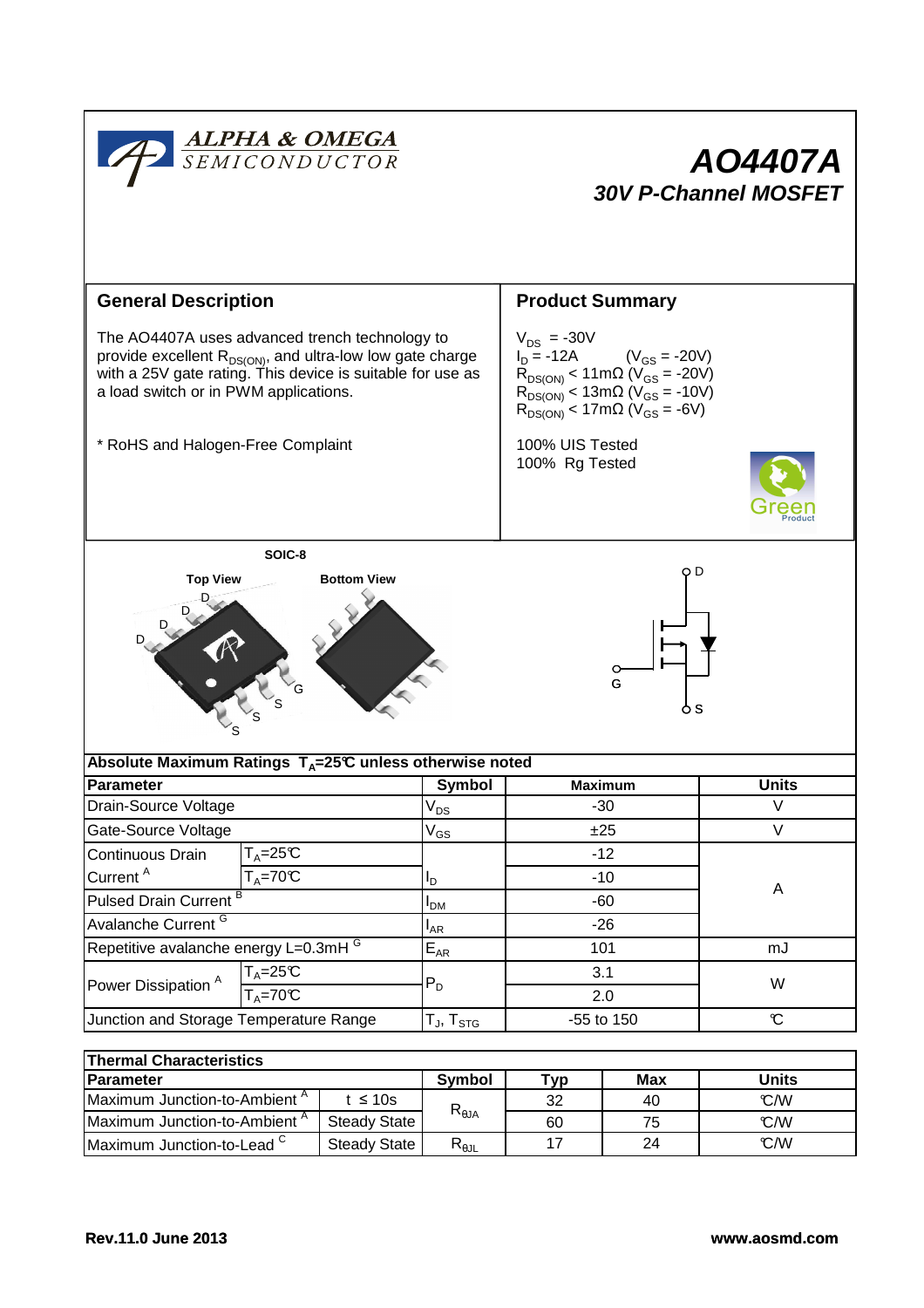|  |  |  | Electrical Characteristics ( $T_J$ =25°C unless otherwise noted) |
|--|--|--|------------------------------------------------------------------|
|--|--|--|------------------------------------------------------------------|

| <b>Symbol</b>                          | <b>Parameter</b>                      | <b>Conditions</b>                                               |        |        | <b>Max</b> | <b>Units</b> |  |
|----------------------------------------|---------------------------------------|-----------------------------------------------------------------|--------|--------|------------|--------------|--|
|                                        | <b>STATIC PARAMETERS</b>              |                                                                 |        |        |            |              |  |
| $BV_{DSS}$                             | Drain-Source Breakdown Voltage        | $I_D = -250 \mu A$ , $V_{GS} = 0V$                              | $-30$  |        |            | $\vee$       |  |
| $I_{DSS}$                              | Zero Gate Voltage Drain Current       | $V_{DS}$ = -30V, $V_{GS}$ = 0V                                  |        |        | -1         | μA           |  |
|                                        |                                       | $T_{\rm J}$ = 55°C                                              |        |        | -5         |              |  |
| $I_{GSS}$                              | Gate-Body leakage current             | $V_{DS} = 0V$ , $V_{GS} = \pm 25V$                              |        |        | ±100       | nA           |  |
| $V_{GS(th)}$                           | Gate Threshold Voltage                | $V_{DS} = V_{GS} I_D = -250 \mu A$                              | $-1.7$ | $-2.3$ | -3         | $\vee$       |  |
| $I_{D(ON)}$                            | On state drain current                | $V_{GS}$ = -10V, $V_{DS}$ = -5V                                 | $-60$  |        |            | A            |  |
| $R_{DS(ON)}$                           |                                       | $V_{GS}$ = -20V, $I_D$ = -12A                                   |        | 8.5    | 11         |              |  |
|                                        |                                       | $T_i = 125C$                                                    |        | 11.5   | 15         |              |  |
|                                        | Static Drain-Source On-Resistance     | $V_{GS}$ = -10V, $I_D$ = -12A                                   |        | 10     | 13         | $m\Omega$    |  |
|                                        |                                       | $V_{GS} = -6V$ , $I_D = -10A$                                   |        | 12.7   | 17         |              |  |
| $g_{FS}$                               | <b>Forward Transconductance</b>       | $V_{DS} = -5V$ , $I_D = -10A$                                   |        | 21     |            | S            |  |
| $V_{SD}$                               | Diode Forward Voltage                 | $I_S = -1A, V_{GS} = 0V$                                        |        | $-0.7$ | $-1$       | $\vee$       |  |
| $I_{\rm S}$                            | Maximum Body-Diode Continuous Current |                                                                 |        |        | -3         | Α            |  |
|                                        | <b>DYNAMIC PARAMETERS</b>             |                                                                 |        |        |            |              |  |
| $C_{iss}$                              | Input Capacitance                     |                                                                 |        | 2060   | 2600       | pF           |  |
| $C_{\rm oss}$                          | <b>Output Capacitance</b>             | $V_{GS}$ =0V, $V_{DS}$ =-15V, f=1MHz                            |        | 370    |            | pF           |  |
| $C_{\text{rss}}$                       | Reverse Transfer Capacitance          |                                                                 |        | 295    |            | pF           |  |
| R <sub>g</sub>                         | Gate resistance                       | $V_{GS}$ =0V, $V_{DS}$ =0V, f=1MHz                              |        | 2.4    | 3.6        | $\Omega$     |  |
|                                        | <b>SWITCHING PARAMETERS</b>           |                                                                 |        |        |            |              |  |
| $\mathsf{Q}_{\mathsf{g}}$              | <b>Total Gate Charge</b>              |                                                                 |        | 30     | 39         | nC           |  |
| $\mathbf{Q}_\text{gs}$                 | Gate Source Charge                    | $V_{GS}$ =-10V, $V_{DS}$ =-15V, $I_{D}$ =-12A                   |        | 4.6    |            | nC           |  |
| $\mathsf{Q}_{\underline{\mathsf{gd}}}$ | Gate Drain Charge                     |                                                                 |        | 10     |            | nC           |  |
| $t_{D(on)}$                            | Turn-On DelayTime                     |                                                                 |        | 11     |            | ns           |  |
| $t_r$                                  | Turn-On Rise Time                     | $V_{GS}$ =-10V, $V_{DS}$ =-15V, R <sub>1</sub> =1.25 $\Omega$ , |        | 9.4    |            | ns           |  |
| $t_{D(off)}$                           | Turn-Off DelayTime                    | $R_{\text{GEN}} = 3\Omega$                                      |        | 24     |            | ns           |  |
| $\mathsf{t}_{\mathsf{f}}$              | <b>Turn-Off Fall Time</b>             |                                                                 |        | 12     |            | ns           |  |
| $t_{rr}$                               | Body Diode Reverse Recovery Time      | $I_F$ =-12A, dl/dt=100A/ $\mu$ s                                |        | 30     | 40         | ns           |  |
| $Q_{rr}$                               | Body Diode Reverse Recovery Charge    | $I_F$ =-12A, dl/dt=100A/ $\mu$ s                                |        | 22     |            | nC           |  |

A: The value of R  $_{\text{BIA}}$  is measured with the device mounted on 1 in <sup>2</sup> FR-4 board with 2oz. Copper, in a still air environment with T  $_{\text{A}} = 25^\circ$  C. The value in any given application depends on the user's specific board design. The current rating is based on the  $t \leq 10$ s thermal resistance rating. B: Repetitive rating, pulse width limited by junction temperature.

C. The R<sub>AJA</sub> is the sum of the thermal impedence from junction to lead R<sub>AJL</sub> and lead to ambient.

D. The static characteristics in Figures 1 to 6 are obtained using < 300µs pulses, duty cycle 0.5% max.

E. These tests are performed with the device mounted on 1 in  $^2$  FR-4 board with 2oz. Copper, in a still air environment with T<sub>A</sub>=25°C. The SOA curve provides a single pulse rating.

F. The current rating is based on the  $t \leq 10$ s thermal resistance rating.

G.  $E_{AR}$  and  $I_{AR}$  ratings are based on low frequency and duty cycles to keep T<sub>i</sub>=25C.

THIS PRODUCT HAS BEEN DESIGNED AND QUALIFIED FOR THE CONSUMER MARKET. APPLICATIONS OR USES AS CRITICAL COMPONENTS IN LIFE SUPPORT DEVICES OR SYSTEMS ARE NOT AUTHORIZED. AOS DOES NOT ASSUME ANY LIABILITY ARISING OUT OF SUCH APPLICATIONS OR USES OF ITS PRODUCTS. AOS RESERVES THE RIGHT TO IMPROVE PRODUCT DESIGN, FUNCTIONS AND RELIABILITY WITHOUT NOTICE.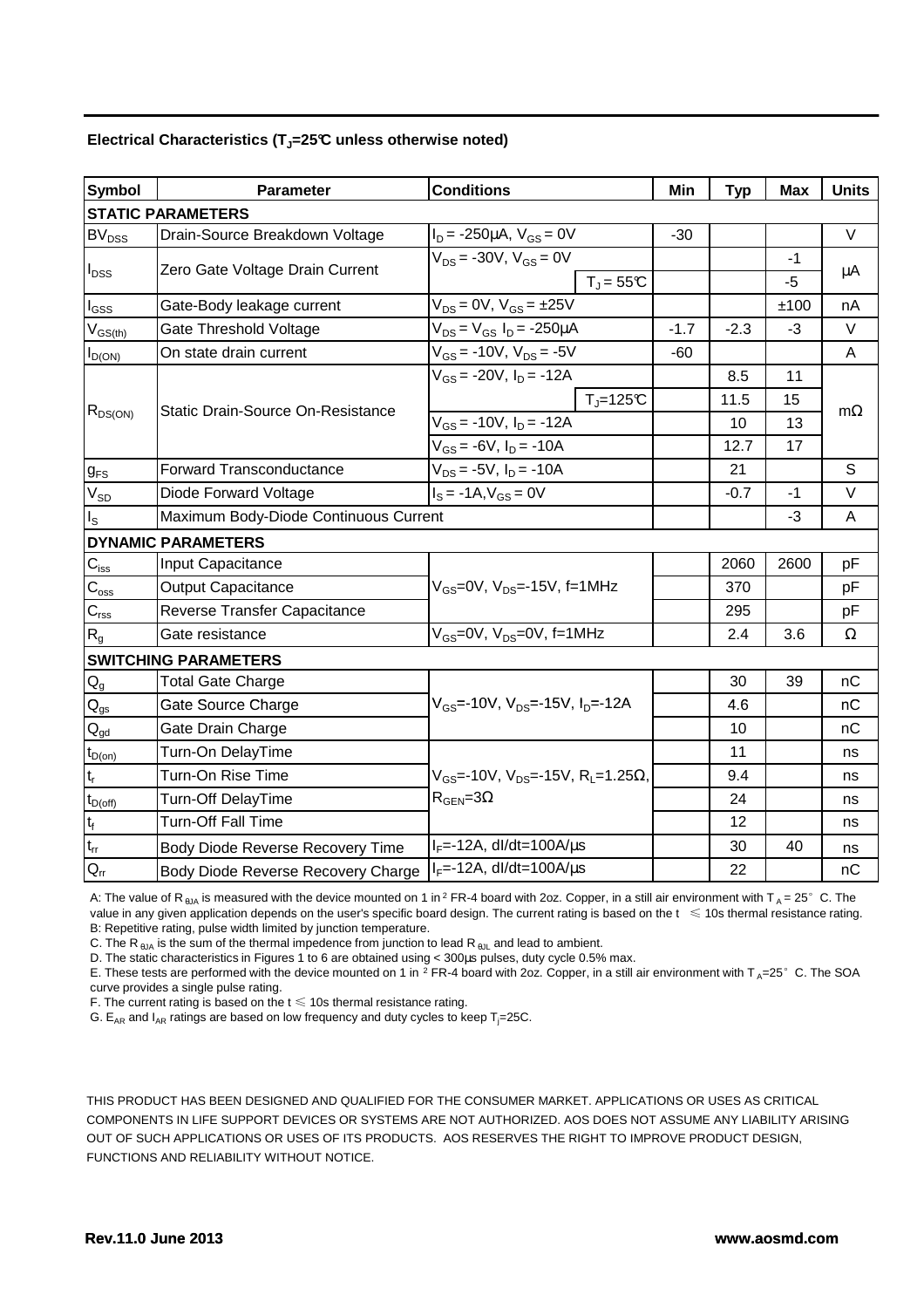

## **TYPICAL ELECTRICAL AND THERMAL CHARACTERISTICS**

**-VSD (Volts) Figure 6: Body-Diode Characteristics**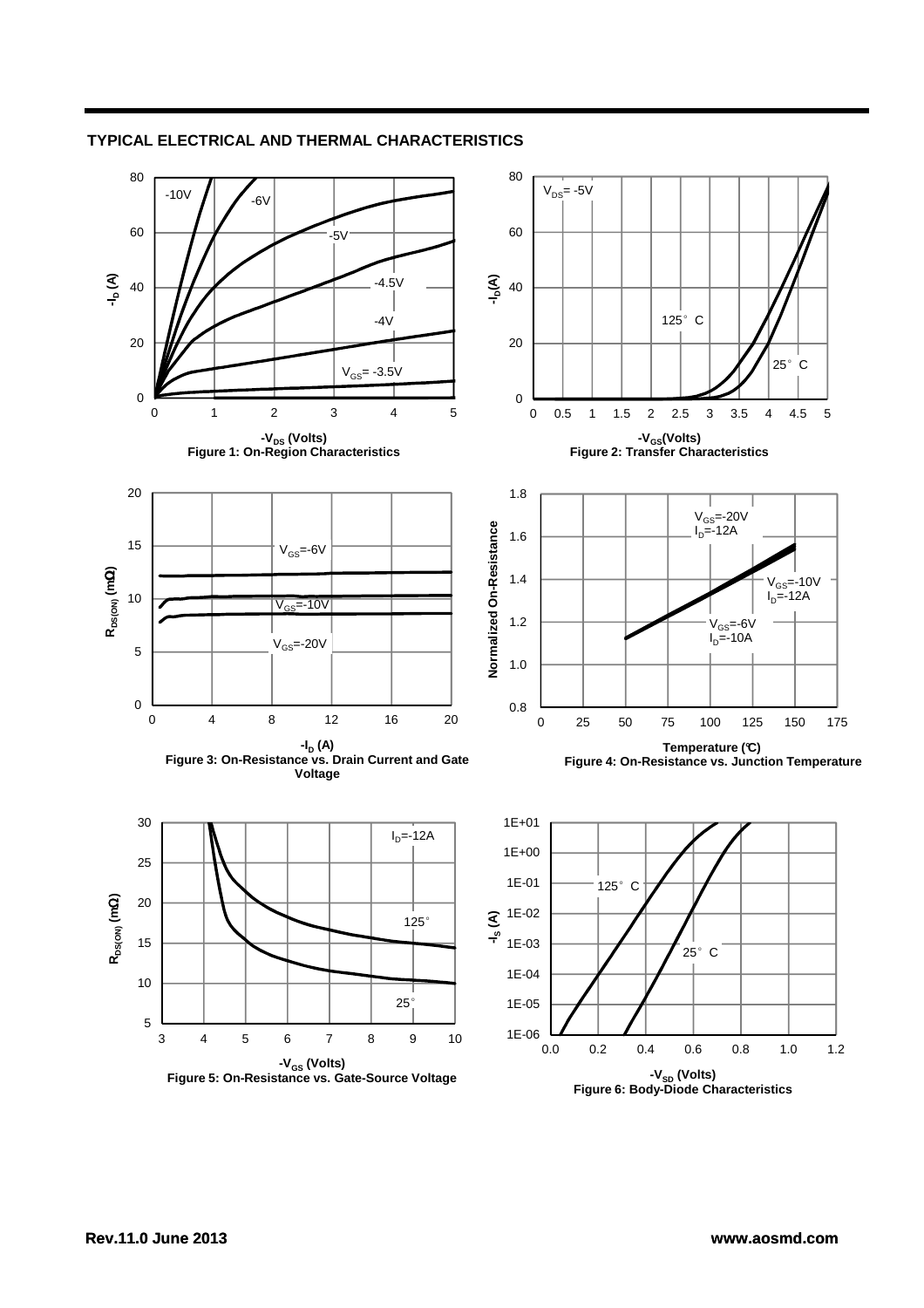

## **TYPICAL ELECTRICAL AND THERMAL CHARACTERISTICS**

**Figure 11: Normalized Maximum Transient Thermal Impedance(Note E)**